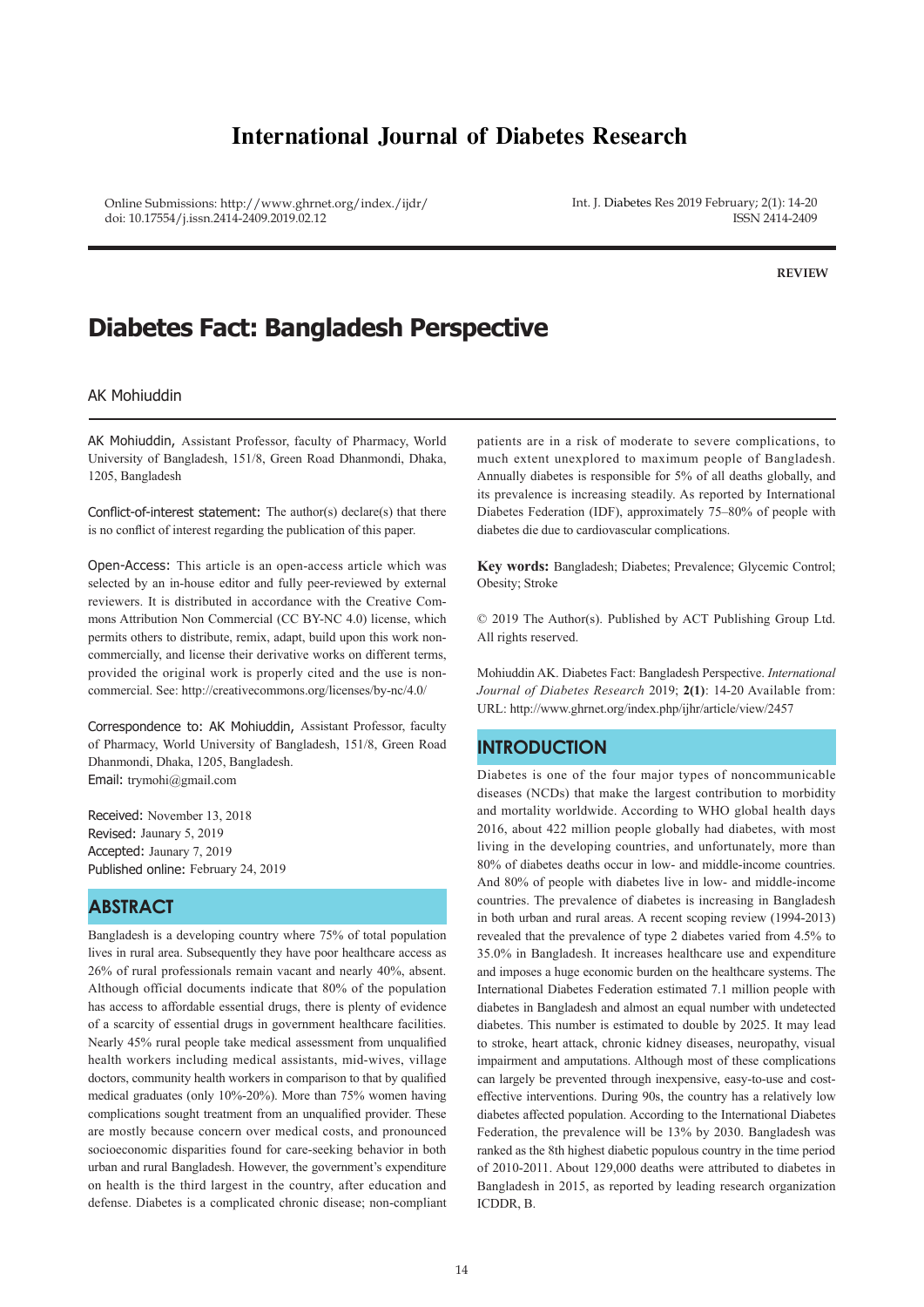# **MATERIALS AND METHODS**

A comprehensive review of literature search including books, journal, newsletters, newspaper, magazine column and many more. Some physicians, technical experts, industry high officials, hospital authority, journalists, nurses and employees of pharma companies stated their valuable observation. Projections were based on drug end users, providers, practical aspects of diabetic patient compliance, implication and types of different types of non-compliances by the in several institutions of Bangladesh. MEDLINE, EMBASE and PubMed and manually checked references of all identified relevant publications that described the diabetes issues in Bangladesh.

## **RESULTS AND DISCUSSION**

#### **Climate, Urbanization and Lifestyle**

"A  $1^{\circ}$ C rise in environmental temperature could account for more than 100,000 new diabetes cases per year in the USA alone."[1]. A similar study says Bangladesh will exceed 35°C before the end of the century<sup>[2]</sup>. Bangladesh, a developing country with fast economic growth, has been experiencing rapid urbanization for the past several decades. This development and urbanization raise the concern that the chronic disease burden may show an increasing trend in future, especially due to altering food habit including increased access to and popularity of processed food, irregular meal times, less physical activity, etc[3]. Bangladeshi women more at health risk than men due to inactivity (WHO) $[4]$ . Three big reason to diabetes among Bangladeshi people are Carbohydrate-dependent food pattern, Sedentary lifestyle and huge gap between the number of diabetic patients and doctors<sup>[5]</sup>. According to the WHO-Diabetes country profile of Bangladesh in 2016, the physical inactivity was prevailing among 25.1% of population $[6]$ .

#### **Table 1** Demographic Characteristics and Knowledge of Respondents.

#### **10 Million Bangladeshis Suffering from Diabetes**

An estimated 10 million people in Bangladesh have diabetes $[7]$ . A similar study reveals a more shocking fact, almost one in ten adults in Bangladesh was found to have diabetes<sup>[8]</sup>. WHO stated 83 % population of age group 25-65 never checks for diabetes<sup>[9]</sup>. A different report says almost similar thing. For an effective control and prevention of diabetes; 87% of Bangladeshis were non-compliant, compared to 71% of Indians and 52% Europeans<sup>[10]</sup>. Interesting thing is status of compliance is not improved in the last 14 years. 33% people age over 35 are diabetic or pre-diabetic, only 12% of them have their condition under control<sup>[11]</sup>. Approximately 17% of men and 23% of women were identified to have impaired fasting glucose or impaired glucose tolerance, collectively termed intermediate hyperglycaemia<sup>[12-15]</sup>. Only 25% of diabetics were aware of their status, women with diabetes were 37% less likely than men to know that they were diabetic and, even among known diabetics, 75% had suboptimal control of the condition<sup>[16]</sup>. According to the latest WHO data published in 2017 Diabetes Mellitus Deaths in Bangladesh reached 40,142 or 5.09% of total deaths. The age adjusted Death Rate is 40.08 per 100,000 of population ranks Bangladesh 57 in the world<sup>[17]</sup>.

### **Socio-Demographic Characteristics and Knowledge about Diabetes**

Levels of knowledge and practices were analyzed by sociodemographic characteristics and diabetic status (Table 1 and Table 2).

#### **Type 2 Diabetes Mellitus Patients' Compliance**

A study in BIRDEM, Dhaka found nearly 15% type 2 diabatic patients take both insulin and oral medication and 60% take oral medications only. Insulin intake is high in urban area due to cost and availability of the drug in local market. Around 25% respondents

| <b>Study Place</b>                                            | <b>Study Period</b> | <b>Study Type</b>                           | <b>Study Base</b>           | Findings                                                                                                                                                                                                                                                               |
|---------------------------------------------------------------|---------------------|---------------------------------------------|-----------------------------|------------------------------------------------------------------------------------------------------------------------------------------------------------------------------------------------------------------------------------------------------------------------|
| <b>BIRDEM</b>                                                 | 2014-2015           | Random<br>Sampling                          | Occupation                  | Among 1200 diabetic patients involved in services (36%) both government<br>and non-governmental jobs, vast majority among women were housewife<br>$(25%)$ and in business (21%), 82% of them were married [18].                                                        |
| <b>ZH Sikder Women's Medical</b><br>College & Hospital, Dhaka | 2015                | <b>Cross</b><br>sectional                   | Literacy&<br>knowledge      | 40% were secondary, 30% were primary, 15% were illiterate out of 100-case.<br>57% had poor knowledge, 14% had good knowledge and 29% had no idea<br>about diabetes about the complexity of diabetes[19].                                                               |
| Rural Bangladesh                                              | 2015                | <b>Cluster</b><br>Random<br><b>Sampling</b> | Knowledge<br>about diabetes | Overall knowledge of DM was poor; only 16.3%, 17.8%, and 13.4% of those<br>with UDM, IFG, and normal FG knew that diabetes causes eye disease,<br>compared with 55.6% of those with known DM[20].                                                                      |
| 96 rural villages of Faridpur                                 | 2017-2018           | Random<br>Sampling                          | Knowledge                   | Approximately 55% being aware of any symptoms of diabetes and<br>approximately 27% able to report ways to prevent the disease. However, two-<br>about diabetes thirds of respondents were able to report at least one medical intervention to<br>control diabetes[16]. |

#### **Table 2** Patients' Belief about Diabetes.

| <b>Study Place</b>                                     | <b>Study Period</b>               | <b>Study Type</b>                            | <b>Study Base</b>               | Findings                                                                                                                                                                                                                                                                                                                                                                         |
|--------------------------------------------------------|-----------------------------------|----------------------------------------------|---------------------------------|----------------------------------------------------------------------------------------------------------------------------------------------------------------------------------------------------------------------------------------------------------------------------------------------------------------------------------------------------------------------------------|
| <b>BIHS</b>                                            | February to<br>March 2014         | Purposively<br>sampled                       | knowledge<br>land<br>Perception | All participants were familiar with the term "diabetes". Most considered diabetes as a<br>serious chronic condition requiring lifelong treatment and medications. Several participants<br>believe of too much sweets and rice as contributory factor for diabetes. A few participants<br>blamed the growth of the fast food industry and the increasing use of chemicals in[21]. |
| <b>BIHS</b> and<br><b>DMCH</b><br>outdoor              | August 2014<br>to January<br>2015 | Non-<br>probability<br>purposive<br>sampling | knowledge<br>land<br>Perception | Highest number of patients (43%) believe genetic factors were responsible for diabetes<br>while others mentioned obesity, physical inactivity and food habits. One-third (31%) of the<br>respondents perceived that diabetes is a result of excessive intake of sugar and 14% could<br>not mention anything[22].                                                                 |
| An urban<br>tertiary care<br>hospital in<br>Bangladesh | 2014 to 2015                      | Structured<br>Interview                      | knowledge<br>land<br>Perception | A higher proportion of men perceived that diabetes can be managed by changes in physical<br>activity and medications than women. More men perceived kidney and eye problems along<br>with heart diseases as serious complications. More women considered lack of physical<br>activity as the most important cause[23].                                                           |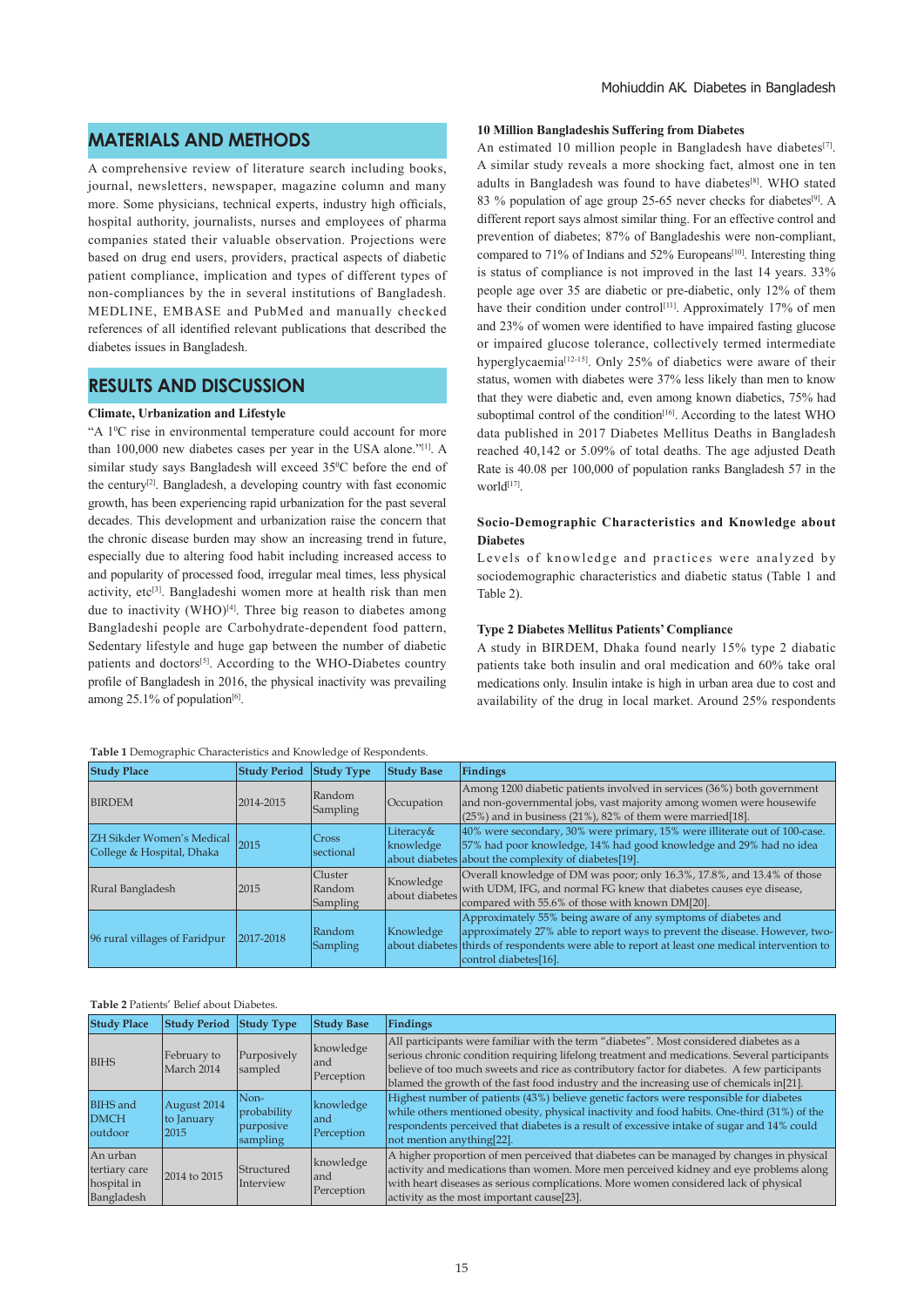found to take herbal medications<sup>[24]</sup>. In 96 villages in Faridpur district, 12140 randomly selected men and women aged ≥30. Around 80% of known diabetics (i.e., with a prior diagnosis) reported that they did not monitor their blood glucose levels on at least a monthly basis<sup>[25]</sup>. A DAB associated study shows About 60% patients attended diabetes education class at least once followed by 24% never attended. Nonadherence rate of diet was close to 90% and exercise was 25% -overall 90%[26].

#### **Diabetes Complications**

Most commonly reported health effect was vision impairments or blindness (more than 60%), followed by poor wound healing (nearly 30 %) and dizziness (nearly 30%). In examining comorbidities, hypertension was most commonly self-reported in 50% (approx.) out of 220 participants of diabetes clinics in Mirzapur, Bangladesh<sup>[27]</sup>. In BIRDEM 2010, 75% of the 130 patients suffered co-morbidity, including retinopathy (35%), CVD (20%), neuropathy (15%) and diabetic foot (4%). More than half (57%) of were hypertensive and on antihypertensive drugs[28].

#### **Diabetes and Kidney Dysfunction**

40- 50% of patients with type 1 diabetes and 20-30% of patients with type 2 diabetes developed diabetic nephropathy<sup>[29]</sup>. In BIRDEM 2014, prevalence of nephropathy was 25%; male 27% and female 22% found among 400 type 2 diabetic patients<sup>[30]</sup>.  $+35A>$ C polymorphism possibly responsible for nephropathy in Bangladeshi Type 2 diabetic subjects which is predominant in male<sup>[31]</sup>. Microalbuminuria was found in 24% of type 1 diabetes, 27% of Fibrocalculous pancreatic diabetes, and nearly 70% of type 2 diabetes children and adolescent in Changing Diabetes in Children (CDiC) clinic, BIRDEM[32]. In Bangladesh, the causes of CKD G5 among 954 patients who were on HD in 2012-13 were chronic glomerulonephritis (25.5%), diabetic nephropathy (41%) and hypertensive renal disease  $(33\%)^{[33]}$ .

#### **Diabetes and Stroke**

At least 65 % of people with diabetes die from heart disease or stroke<sup>[34]</sup>. Approximately 20% of patients with DM die from stroke<sup>[35]</sup>. 8400 stroke patients from different hospitals in Bangladesh over a period of sixteen years, diabetic patients were nearly 25%[36]. A prospective study of 380 patients with cerebral infarction admitted into Rangpur Medical College Hospital over an 18-month period, 76 (20%) patients were diabetic<sup>[37]</sup>. In Bangladesh, which is ranked 84 in WHO's mortality rate index (out of 163 countries), stroke is the third leading cause of death. The majority of cases (83%) occur in individuals over the age of forty; hypertension (63%) was found to be the main risk factor for stroke, followed by heart disease (24%), and diabetes  $(21\%)^{[38]}$ . A rural study by Royal Society of public health reveals 37% of stroke patients had elevated blood glucose level<sup>[39]</sup>. An earlier study in 3 medical college hospitals (DMCH, MMCH, CMCH), diabetes was found to be 3rd major factor (21%) of stroke<sup>[40]</sup>.

#### **Diabetic Neuropathy**

Diabetic distal sensorimotor neuropathy (DSPN) is the most frequent type of polyneuropathy and the most frequent complication of diabetes affecting up to 50% of patients, found in an investigation on 111 Bangladeshi immigrants<sup>[41]</sup>. In Bangladesh 20% patients with diabetes have been suffering from peripheral neuropathy<sup>[42]</sup>. Neuropathy symptoms reported 35% by OPD of Rajshahi diabetic hospital<sup>[43]</sup>. 1 in every 5 diabetes subjects are suffering from peripheral neuropathy which is more serious in rural area, in a study

of Dhaka and Northern districts (Pabna, Sirajgonj, Bogra, Dinajpur and Thakurgaon) of Bangladesh, between July 2012 to June 2013, number of participant1200 (urban-640, rural-560)<sup>[44]</sup>.

### **Diabetes and Depression**

In Bangladesh, one in ten adults has diabetes and 4.6% of the population is suffering from depression, 31% of diabetic patients suffer from some symptoms of depression, while 11% of diabetic patients have a major depressive disorder. On the other hand, people with depressive disorders have a 65% greater risk of developing diabetes than the general population<sup>[45]</sup>. Depression was identified as a significant health problem among patients with type 2 diabetes mellitus. Both diabetes and depression should be considered simultaneously during treatment plan<sup>[46]</sup>. The prevalence of depression among T2DM patients n Bangladeshi patients were found to be  $30\%$  in rural Bangladesh<sup>[47]</sup>. A similar result found with other studies overall Bangladesh population, between 15.3-36%<sup>[48]</sup>. Depression is not generally listed as complications of diabetes; however, it can be one of the most common and dangerous complications. Mansour et. al., 2013 stated "one plus one equal more than 2 when we add depression and diabetes"[49].

### **Smoking and Diabetes**

Tobacco kills more than seven million people a year worldwide and Tobacco responsible for 1 in 5 deaths in Bangladesh. According to WHO study in 2009, 41.3 million people use tobacco in Bangladesh, of whom 47.3% are smokers. According to the Directorate General of Health Services, the number of patients visiting the outdoor department of the National Institute of Cardiovascular Diseases increased by 41.3% between 2009 and 2016<sup>[50]</sup>. A recent study further adds that smoking increases the risk of diabetic foot amputation<sup>[51]</sup>. The concentration of Chromium in smoked and smokeless tobacco ranged from 0.25-3 µg/g and 0.36-6.29 µg/g respectively. Chromium posed a much higher risk for both smoked and smokeless tobacco users[52]. A number of experimental and clinical studies suggest that smoking decreases insulin sensitivity, and consequently results in the disorders of glucose and lipid metabolism such as hyperglycemia and dyslipidemia including low HDL cholesterol and postprandial lipid intolerance[53].

#### **Diabetes and Pregnancy**

At mid pregnancy, insulin sensitivity starts to decline progressively, and became worse during the rest of the pregnancy, being worst in the late third trimester. It rebounds with the delivery of the placenta. Therefore, GDM usually develops in the late second trimester and disappears, instantly, post-delivery<sup>[54]</sup>. Prevalence of GDM was found to be 9% to 10% (13% according to ADA criteria) in Bangladesh<sup>[55]</sup>. At least 15% of Bangladeshi expecting women are diagnosed with Gestational Diabetes Mellitus (GDM) and among these 60% contribute to permanent diabetes within 10 years. Unrecognized and untreated GDM increases the risk of giving birth to congenital abnormal babies<sup>[56]</sup>. Overweight, obesity, hormonal issues, and genetic factor might play a role for the higher rate of diabetes in women. Diabetes afflicts women more than it does men in Bangladesh, according to a study published in the British medical journal The Lancet. They found almost double the rate of diabetes in urban areas than the villages of Bangladesh<sup>[57]</sup>. If GDM is left untreated, it carries a risk for both the mother and child and will result in serious short and long-term consequences which include neonatal and obstetric complications during pregnancy and childbirth such as miscarriages, lengthened labor pain, cesarean section, macrosomia,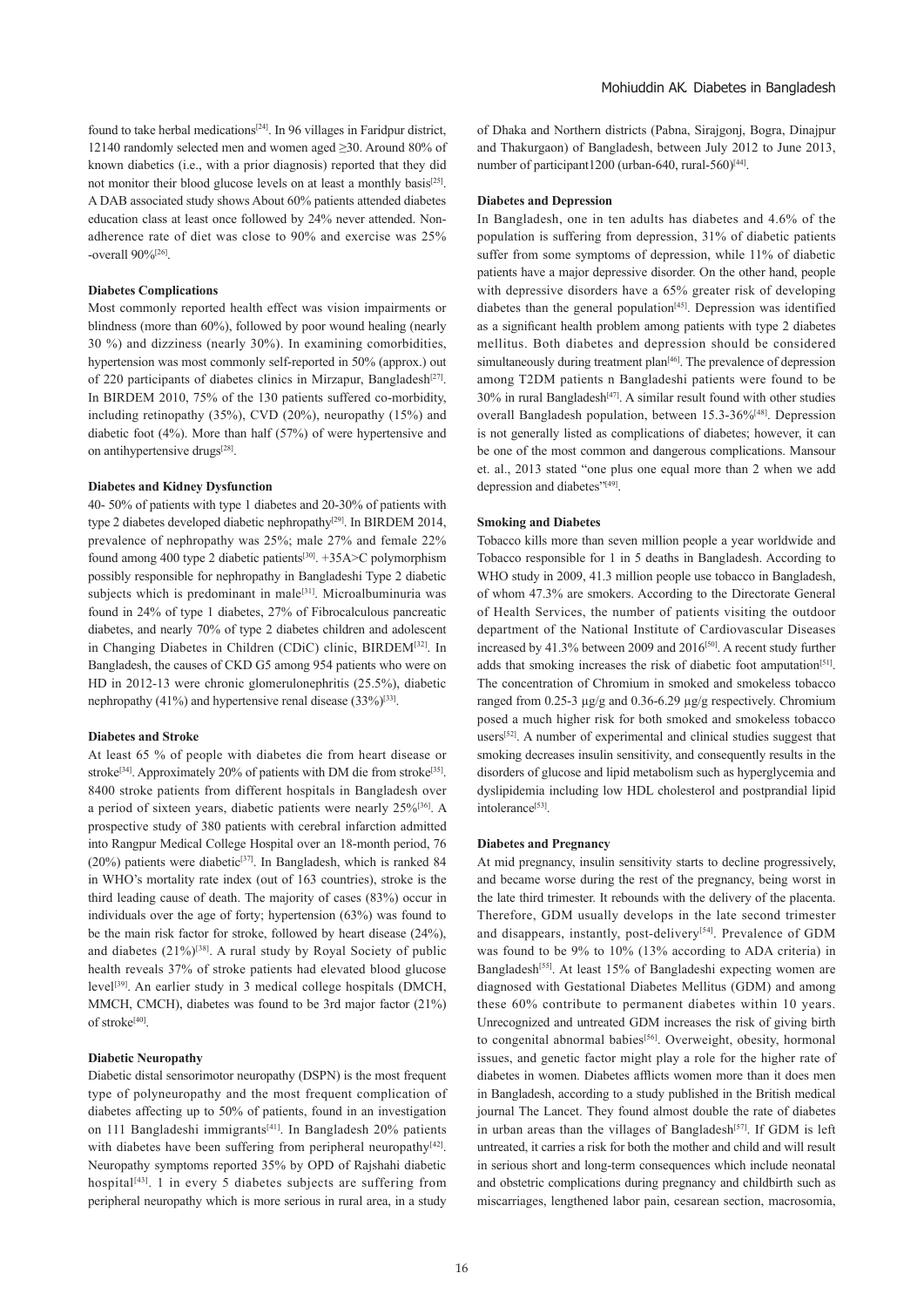shoulder dystocia, neonatal hypoglycemia, still birth and neonatal death. It also increases the risk of obesity and DM in the mother and offspring in later life<sup>[58]</sup>.

#### **Diabetes and Fast food**

A study among students of 4 private universities of Dhaka, 22% of the respondents mentioned that they consumed fast food 4 days a week and more than one-fifth had the meal every day. 54% of the respondents skipped their breakfast and had fast food after finishing their classes. Though 98% of the students were well informed about the negative effects associated with excessive fast food consumption, they were still profoundly addicted to it<sup>[59]</sup>. A similar study shows 97.4% students consume fast food contain Monosodium Glutamate (MSG) which causes obesity, headache, asthma and other body discomforts<sup>[60]</sup>. ICDDR, B shows that 10 % of children aged between 5-18 years old are overweight and 4% are obese in urban area<sup>[61]</sup>.

### **Diabetes and Obesity**

Obesity and overweight are considered both non-communicable diseases and risk factors. Obesity and overweight increase the risk of diabetes, cancer and cardio-vascular diseases (CVD)[6]. WHO investigated whether the following characteristics of individuals, their communities and their households were associated with the risk of diabetes or prediabetes: the respondent's age, sex, marital status, educational level, working status and body mass index $[62]$ . WHO painted a dismal picture of Bangladeshis' health: Different studies reveal 25% rural and more than 20% people had overweight; 27% rural and 28% urban people had central obesity (by waist-hip ratio); nearly 47% rural and more than 52% urban participants were tobacco-users; and 12% rural and nearly 29% urban people did not perform any physical work[63-66].

#### **Type 2 diabetes in Children**

Obesity has been studied extensively in many developed countries, but in Bangladesh studies and data related to obesity in children and adolescents are relatively scarce. A positive association between obesity with higher socio - economic status, lack of physical activity and urban residence has been reported $[67]$ . Moreover, the city neighborhoods are not conducive to safe outdoor activities due to the confluence of population density, traffic jams, and crime; other prohibitive factors include a hot and humid climate, unremitting construction work, and excessive dust<sup>[68]</sup>. A 2015 study shows the number of undersized children decreased from 41% to 36% and the percentage of underweight malnourished children came down to 14% from  $16\%$  in last three years<sup>[69]</sup>. According to some estimate, in 2004, children of South Asian origin were more than 13 times more likely to have type 2 diabetes than white children[70]. Children with type 2 diabetes, which is common in older people, is rising "alarmingly" in Bangladesh, hospital data shows. A 300% raise in the last five years, according to the Changing Diabetes in Children Program of the BIRDEM hospital<sup>[71]</sup>. Another 2016 study, titled "Characteristics of Children and Adolescents at Onset of Type 2 Diabetes in a Tertiary Hospital in Bangladesh," has found that 58% children with Type 2 diabetes were obese, and 94% had a positive family history of this lifestyle-oriented disease<sup>[7]</sup>. The adverse effect of obesity on glucose metabolism is evident early in childhood. Obese children are hyperinsulinemic and have approximately 40% lower insulin stimulated glucose metabolism compared with non-obese children<sup>[72]</sup>. Sustained economic growth has enabled the new middle class to consume higher intakes of food and to choose higher-calorie and so-called "fast-food" options more frequently<sup>[9]</sup>.

### **Diabetes and ED**

Sexuality is still a covert issue in Bangladesh and people usually hesitate to start talk regarding sex. Exploration of misconception with educational qualification revealed that misconception was also found in the well-educated persons and even in masters holders<sup>[73]</sup>. Erectile dysfunction, a critical disease of man of all ages, due to ignorance all most 80% Patient takes wrong treatment from so called Ayurveda doctor (Kabiraj & Hekim i.e. folk healers)[74]. However, according to Prof. M A Salam, Uro-oncologist at Urology & Transplantation Foundation of Bangladesh "35-75% of all diabetics suffer from erectile dysfunction. Diabetes harms blood and nerves, both important prerequisites for an erection" (The Independent, 2017). Frequency of ED is very high among T2DMmen in Bangladesh, around 54% reported in a study between 2013-2014, 3980 diabetic men aged 30- 69 years were interviewed at the out-patient departments of BSMMU, BIRDEM and 4 other diabetes centers in Dhaka, Bangladesh<sup>[76]</sup>.

#### **Healthcare Expenditure for Diabetes in Bangladesh**

DM had 2 times more days of inpatient treatment, 1.3 times more outpatient visits, and nearly 10 times more medications than non-DMs, as reported by BMJ Global Health 2017. The total annual per capita expenditure on medical care was 6.1 times higher for DMs than non-DMs (US\$635 vs US\$104, respectively). Among DMs, nearly 10% reported not taking any antidiabetic medications, 46.4% took metformin, 38.7% sulfonylurea, 40.8% insulin, 38.7% any antihypertensive medication, and 14.2% took anti-lipids over the preceding 3 months<sup>[77]</sup>. A recent study by World Bank found \$160 per year in household expenses for diabetes care (2013 dollars) in Bangladesh. The annual cost of diabetes care per person in the outpatient department of a tertiary care facility was US\$314. Based on this finding, it is estimated that the total annual burden of some 5.1 million diabetic patients will be US\$1.5 billion, which is a large burden for a developing country like Bangladesh<sup>[78]</sup>. In 2016, approximately 55,703 diabetic individuals received in-hospital care, with an estimated 2 6,41,000 outpatient visits. The total annual estimated cost of diagnosed diabetes was approximately US\$217.71 million<sup>[79]</sup>. The median monthly cost of diabetes maintenance was close to USD 10, approximately 10% of the median monthly income[27].

#### **Diabetic Forecast**

Almost one in ten adults in Bangladesh was found to have diabetes, which has recently become a major public health issue. A recent meta-analysis showed that the prevalence of diabetes among adults had increased substantially, from 4% in 1995 to 2000 and 5% in 2001 to 2005 to 9% in 2006 to 2010. International Diabetes Federation stated the prevalence will be 13% by 2030<sup>[8]</sup>. According to the WHO, at least 2.8% of the population worldwide suffer from diabetes. Considering the increasing rate of type 2 diabetes it is understood that, by the 2030 the prevalence of diabetes mellitus will be double<sup>[80]</sup>.

# **CONCLUSION**

Poor compliance, at any point of life creates serious mischiefs. Bangladesh is a country where poor literacy and carelessness never even gives opportunity to the general people to know the reasons behind their health complexities due to non-compliance and nonadherences. The most important thing is patient education, that the modern world is giving the highest priorities. Rich or poor, privileged or unprivileged all segment of population should be brought under the arena of compliance through patient education, at least by health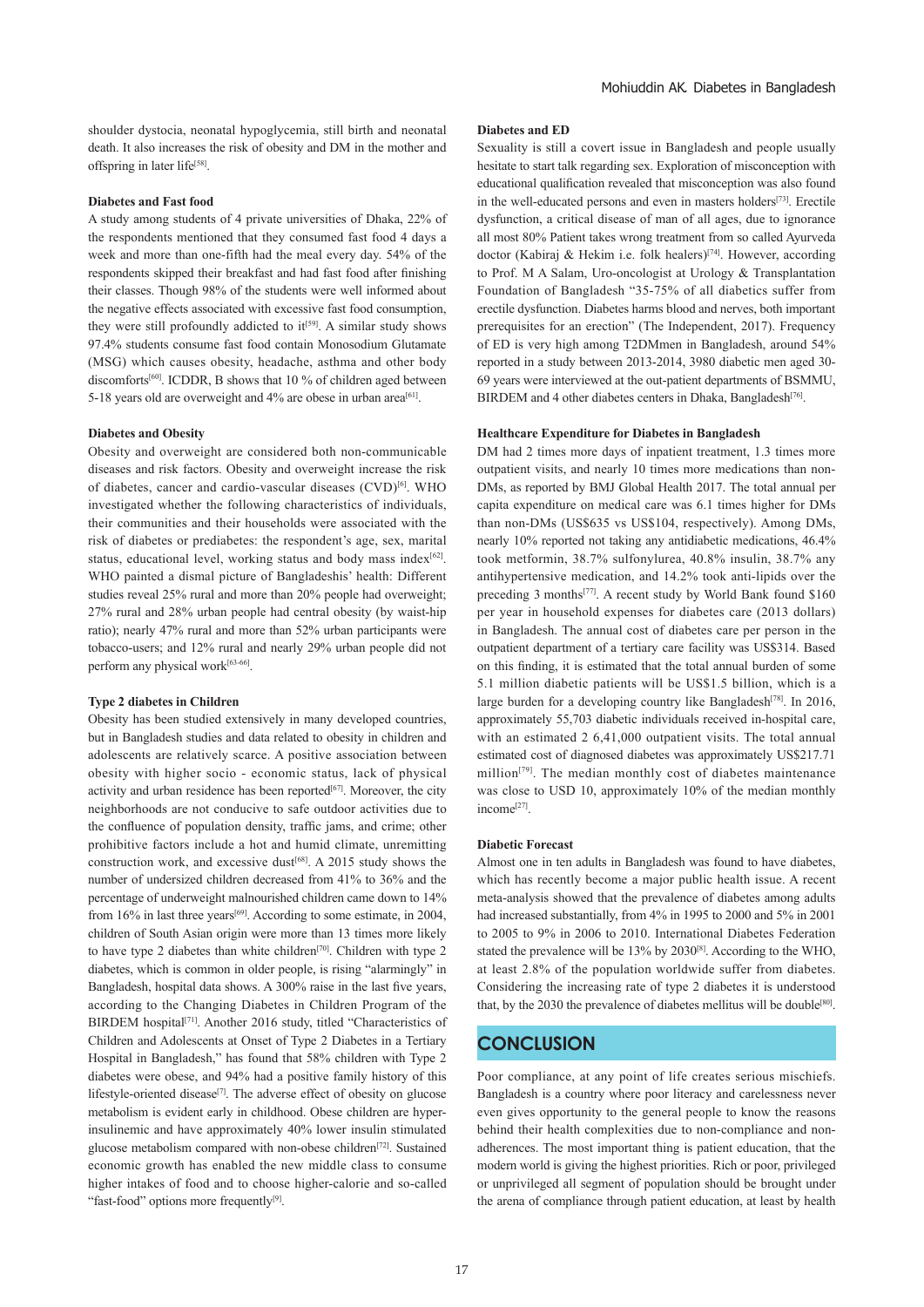campaign. Both government and profit taking medicine companies should take initiatives regard.

# **COMPLIANCE WITH THE ETHICAL ISSUES**

### **Availability of data and materials**

Data sharing: Data will be available on request.

# **REFERENCE**

- 1. CNN. How climate change will affect your health Arman A. October 12, 2018. Available From: https://edition.cnn.com/2018/10/12/ health/climate-change-health-effects/index.html
- 2. Tribune Desk. Temperature in Bangladesh to rise to deadly heights by end of century DhakaTribune August 3rd, 2017 Available From: https://www.dhakatribune.com/climate-change/2017/08/03/ temperature-bangladesh-rise-deadly-heights-end-century
- 3. Chowdhury MZI, Anik AM, Farhana Z, Bristi PD, Abu Al Mamun BM, Uddin MJ, Fatema J, Akter T, Tani TA, Rahman M, Turin TC. Prevalence of metabolic syndrome in Bangladesh: a systematic review and meta-analysis of the studies. *BMC Public Health.*  2018 Mar 2; **18(1)**: 308. [DOI: 10.1186/s12889-018-5209-z]; [PMID: 29499672]; [PMCID: PMC5833131]
- 4. Guthold R, Stevens GA, Riley LM, Bull FC. Worldwide trends in insufficient physical activity from 2001 to 2016: a pooled analysis of 358 population-based surveys with 1·9 million participants. *Lancet Glob Health.* 2018 Oct; **6(10)**: e1077-e1086. [DOI: 10.1016/S2214-109X(18)30357-7]. Epub 2018 Sep 4. Erratum in: Lancet Glob Health. 2019 Jan;7(1):e36. [PMID: 30193830]
- 5. Mahbub I. Why Is Diabetes on The Rise in Bangladesh? Web Future Startup October 25, 2016. Available From: https://futurestartup.com/2016/10/25/why-is-diabetes-on-the-rise-in-bangladesh/
- 6. Tareq S. Obesity is increasing among the younger generation in Bangladesh The Daily Star September 23, 2018
- 7. Chaity AJ. Obesity blamed for alarming rise in childhood diabetes DhakaTribune November 13th, 2017. Available From: https:// www.dhakatribune.com/health/2017/11/13/obesity-childhooddiabetes-alarming
- 8. Akter S, Rahman MM, Abe SK, Sultana P. Prevalence of diabetes and prediabetes and their risk factors among Bangladeshi adults: a nationwide survey. *Bull World Health Organ*. 2014; **92(3)**: 204- 13, 213A.
- Star Online Report 80 lakh Bangladeshis suffering from diabetes: State minister The Daily Star April 06, 2016. Available From: https://www.thedailystar.net/health/80-lakh-bangladeshis-suffering-diabetes-state-minister-1205128
- 10. Hayes L, White M, Unwin N, et al. Patterns of physical activity and relationship with risk markers for cardiovascular disease and diabetes in Indian, Pakistani, Bangladeshi and European adults in a UK Professiona population. *J Public Health Med* 2002; **24(3)**: 170-8.
- 11. Abrar SMA. Diabetes management service launched in Bangladesh DhakaTribune, September 25th, 2018 Available From: https://www.dhakatribune.com/bangladesh/dhaka/2018/09/25/ diabetes-management-service-launched-in-bangladesh
- 12. National Institute of Population Research and Training (NIPORT), Mitra and Associates, ICF International. Bangladesh demographic and health survey 2011. Dhaka, Bangladesh and Calverton, Maryland, USA, 2013.
- 13. Diabetes UK. Position statement on self-monitoring of blood glucose (SMBG) for adults with Type 2 diabetes. Secondary Position statement on self-monitoring of blood glucose (SMBG) for adults with Type 2 diabetes. 2017. Available From: https://www.diabetes.org.uk/Documents/Position%20statements/SMBGType2%20 Final%20April%202017.pdf.
- 14. Rahman MM, Akter S, Jung J, Rahman MS, Sultana P. Trend, projection, and appropriate body mass index cut-off point for diabetes

and hypertension in Bangladesh. *Diabetes Res Clin Pract.* 2017 Apr; **126**: 43-53. [DOI: 10.1016/j.diabres.2017.01.008]. Epub 2017 Jan 23. [PMID: 28192721]

- 15. Chowdhury MAB, Uddin MJ, Khan HMR, Haque MR. Type 2 diabetes and its correlates among adults in Bangladesh: a population based study. *BMC Public Health* 2015; **15**: 1070. [DOI: 10.1186/ s12889-015-2413]
- 16. Fottrell E, Ahmed N, Shaha SK, Jennings H, Kuddus A, Morrison J, Akter K, Nahar B, Nahar T, Haghparast-Bidgoli H, Khan AKA, Costello A, Azad K. Diabetes knowledge and care practices among adults in rural Bangladesh: a cross-sectional survey. *BMJ Glob Health.* 2018 Jul 23; **3(4)**: e000891. [DOI: 10.1136/bmjgh-2018-000891]; eCollection 2018. [PMID: 30057800]; [PM-CID: PMC6058170]
- 17. Web World Health Rankings. Bangladesh: Diabetes Mellitus. Available From: https://www.worldlifeexpectancy.com/bangladesh-diabetes-mellitus
- 18. Sayka U, Mukta US, Khan MM. Life styles of patients with type ii diabetes mellitus attending at birdem affiliated diabetes hospital. *J Diabetes Metab Disord Control.* 2015; **2(3)**: 90-95. [DOI: 10.15406/jdmdc.2015.02.00040]
- 19. Nabi G., Kalam KA, Rahman NMW, Rabbani R. and others Life Style Modification Among Diabetic Patients J Dhaka Med Coll. 2016; **25(1)**: 46-52
- 20. Islam FM, Chakrabarti R, Islam MT, Wahab M, Lamoureux E, Finger RP, Shaw JE. Prediabetes, diagnosed and undiagnosed diabetes, their risk factors and association with knowledge of diabetes in rural Bangladesh: The Bangladesh Population-based Diabetes and Eye Study. *J Diabetes.* 2016 Mar; **8(2)**: 260-8. [DOI: 10.1111/1753-0407.12294]; Epub 2015 May 6. [PMID: 25851830]
- 21. Islam SM, Biswas T, Bhuiyan FA, Mustafa K, Islam A. Patients' perspective of disease and medication adherence for type 2 diabetes in an urban area in Bangladesh: a qualitative study. *BMC Res Notes*. 2017 Mar 21; **10(1)**: 131. [DOI: 10.1186/s13104-017-2454- 7]; [PMID: 28327202]; [PMCID: PMC5361713]
- 22. Siddique MKB, Islam SMS, Banik PC, Rawal LB. Diabetes knowledge and utilization of healthcare services among patients with type 2 diabetes mellitus in Dhaka, Bangladesh. *BMC Health Serv Res.* 2017 Aug 22; **17(1)**: 586. [DOI: 10.1186/s12913-017- 2542-3]; [PMID: 28830414]; [PMCID: PMC5567438]
- 23. Islam SM, Niessen LW, Seissler J, Ferrari U, Biswas T, Islam A, Lechner A. Diabetes knowledge and glycemic control among patients with type 2 diabetes in Bangladesh. *Springerplus.* 2015 Jun 20; **4**: 284. [DOI: 10.1186/s40064-015-1103-7]. eCollection 2015. [PMID: 26101736]; [PMCID: PMC4474969]
- 24. Mukta U, Sayka U, Gupta P. How Does the Type 2 Diabetes Mellitus Patients' Compliance to Managing Diabetics in Bangladesh. *Open Access Library Journal* 2015; **2:** 1-12. [DOI: 10.4236/ oalib.1101176]
- 25. Fottrell E, Ahmed N, Shaha SK, Jennings H, Kuddus A, Morrison J, Akter K, Nahar B, Nahar T, Haghparast-Bidgoli H, Khan AKA, Costello A, Azad K. Distribution of diabetes, hypertension and non-communicable disease risk factors among adults in rural Bangladesh: a cross-sectional survey. *BMJ Glob Health.* 2018 Nov 12; **3(6)**: e000787. [DOI: 10.1136/bmjgh-2018-000787]. eCollection 2018. [PMID: 30498584]; [PMCID: PMC6242007]
- 26. S. J. Mumu, F. Saleh, F. Ara, L. Ali; Non-Adherence to Lifestyle Modification and its Determinants among Bangladeshi type 2 Diabetic Patients., *International Journal of Epidemiology,* Volume 44, Issue suppl\_1, 1 October 2015, Pages i148-i149, [DOI: 10.1093/ ije/dyv096.1771
- 27. Vanderlee L, Ahmed S, Ferdous F, Farzana FD, Das SK, Ahmed T, Hammond D, Faruque ASG. Self-care practices and barriers to compliance among patients with diabetes in a community in rural Bangladesh. *Int J Diabetes Dev Ctries* 2016; **36**: 320. [DOI: 10.1007/s13410-015-0460-7]
- 28. Islam S, Islam M, Rawal L et al. Clinical profile of patients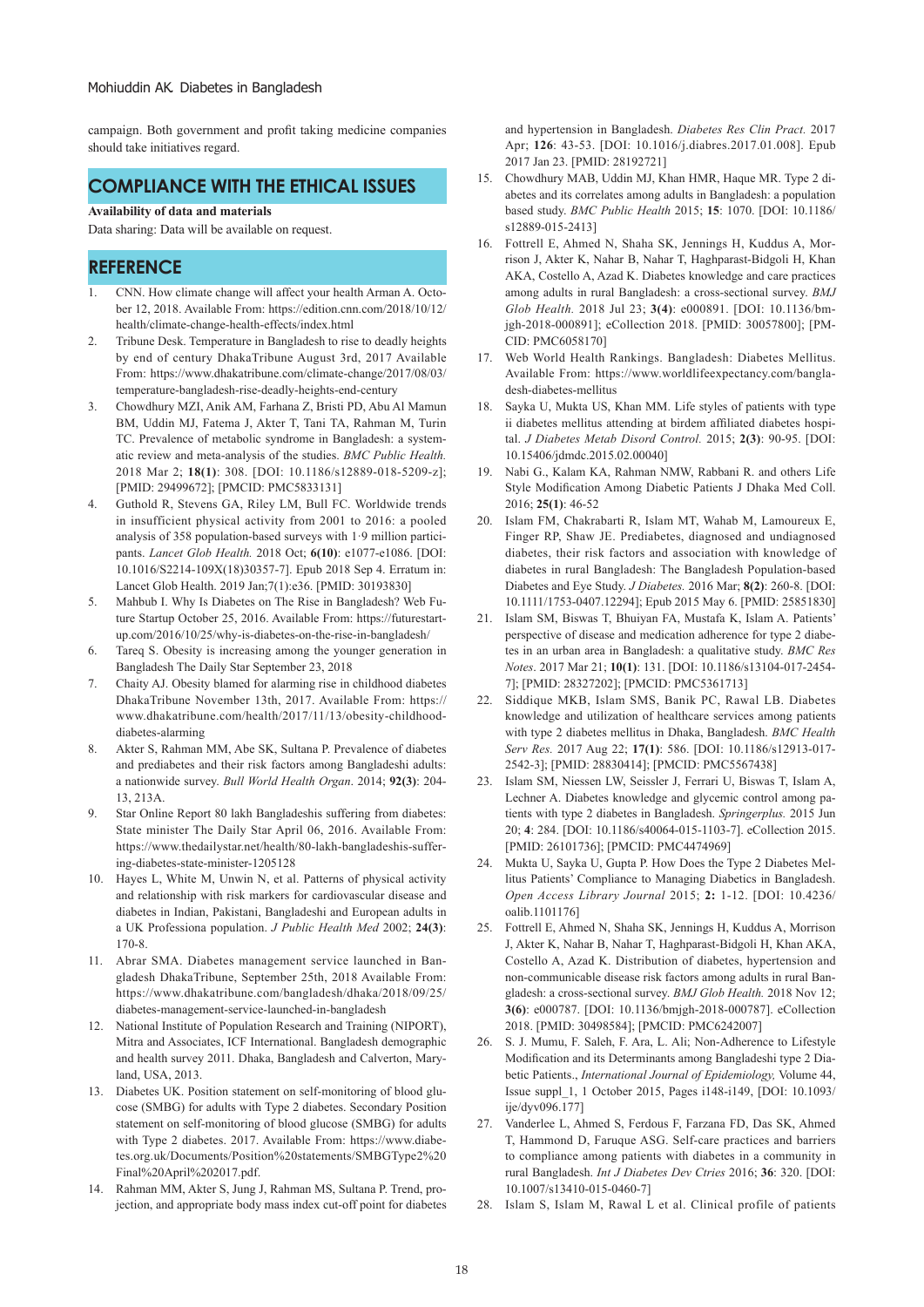with diabetic nephropathy in a tertiary level hospital in Dhaka, Bangladesh. *Archieves Med Health Sci* 2015; **3**: 191-8. [DOI: 10.4103/2321-4848.171902]

- 29. American Diabetes Association. Standards of medical care in diabetes-2015 abridged for primary care providers. *Clin Diabetes.*  2015 Apr; **33(2)**: 97-111. [DOI: 10.2337/diaclin.33.2.97]; [PMID: 25897193]; [PMCID: PMC4398006]
- 30. Hoque S, Muttalib M, Islam MI, Khanam P, Akter N, Akber T. Prevalence of Nephropathy with Evaluation of HbA1c Level and other Associated Risk Factors in Type 2 Diabetic Patients in a Tertiary Level Hospital. *KYAMC Journal* 2017; **8(1)**: 21-26. [DOI: 10.3329/kyamcj.v8i1.33868]
- 31. Akhy LA, Deb P, Das M, Ali L, Omar Faruque M, Hassan Z. Superoxide dismutase 1 gene +35A>C (intron3/exon3) polymorphism in diabetic nephropathy patients among Bangladeshi population. *Journal of Molecular Pathophysiology.* 2014; **3(4)**: 52-57.
- 32. Zabeen B, Nahar J, Islam N, Azad K, Donaghue K. Risk factors associated with microalbuminuria in children and adolescents with diabetes in Bangladesh. *Indian J Endocr Metab* 2018; **22**: 85-8
- 33. Abraham G, Varughese S, Thandavan T, Iyengar A, Fernando E, Naqvi SA, Sheriff R, Ur-Rashid H, Gopalakrishnan N, Kafle RK. Chronic kidney disease hotspots in developing countries in South Asia. *Clin Kidney J.* 2016 Feb; **9(1)**: 135-41. [DOI: 10.1093/ ckj/sfv109]. Epub 2015 Nov 17. [PMID: 26798474]; [PMCID: PMC4720189]
- 34. Baynes JW. Thorpe SR. "Role of Oxidative Stress in Diabetic Complications: A New Perspective on an Old Paradigm," *Diabetes* 1999; **48(1)**: 1-9. [DOI: 10.2337/diabetes.48.1.1]
- 35. Phipps MS, Jastreboff AM, Furie K, Kernan WN. The diagnosis and management of cerebrovascular disease in diabetes. *Curr Diab Rep*. 2012 Jun; **12(3)**: 314-23. [DOI: 10.1007/s11892-012- 0271-x. Review. [PMID: 22492061]
- 36. Mohammad QD, Habib M, Mondal BA, Chowdhury RN, Hasan MH, Hoque MA, Rahman KM, Khan SU, Chowdhury AH, Haque B. Stroke in Bangladeshi patients and risk factor. *Mymensingh Med J.* 2014 Jul; **23(3)**: 520-9. [PMID: 25178605]
- 37. Anwar MM, Jahan S, Afrin S, Hossain MZ. Diabetic and Nondiabetic Subjects with Ischemic Stroke: Risk Factors, Stroke Topography and Hospital Outcome. *Journal of Medicine* 2017; **18(2)**: 75-79. [DOI: 10.3329/jom.v18i2.33684]
- 38. Web Global Health Insights. Understanding risk factors for stroke death in Bangladesh October 29, 2017. Available From: http:// blog.icddrb.org/2017/10/29/understanding-risk-factors-for-strokedeath-in-bangladesh/
- 39. Saha UK, Alam MB, Rahman AKMF, Hussain AHME, Mashreky SR, Mandal G, Mohammad QD. Epidemiology of stroke: findings from a community-based survey in rural Bangladesh. *Public Health*. 2018 Jul; **160**: 26-32. [DOI: 10.1016/j.puhe.2018.03.024]. Epub 2018 Apr 27. [PMID: 29709700]
- 40. Islam MN, Moniruzzaman M, Khalil MI, Basri R, Alam MK, Loo KW, Gan SH. Burden of stroke in Bangladesh. *Int J Stroke*. 2013 Apr; **8(3)**: 211-3. [DOI: 10.1111/j.1747-4949.2012.00885.x]. Epub 2012 Sep 13. [PMID: 22974096]
- 41. Zambelis T, Papadakis G, Kokotis P, Villiotou V, Dogkas N, Karandreas N. Lack of Definite Association of Vitamin D Deficiency with Diabetic Neuropathy. Investigation in Greek and in Bangladeshi Patients. *In Vivo.* 2017 Mar-Apr; **31(2)**: 259-261. [PMID: 28358709]; [PMCID: PMC5411754].
- 42. Sultan JB. How to prevent diabetic neuropathy by physiotherapy? *The Daily Star* Dec 31, 2017 Available From: https://www. thedailystar.net/health/how-to-prevent-diabetic-neuropathy-byphysiotherapy-1512505
- 43. Sultana Z, Ali ME, Akhter MA, Uddin MS, Haque MM. Study of Evaluation for the Management of Diabetes in Bangladesh Pharmacology & Pharmacy, 2013; **4**: 355-361 [DOI: 10.4236/ pp.2013.43051]
- 44. Mørkrid K, Ali L, Hussain A. Risk factors and prevalence of dia-

betic peripheral neuropathy: A study of type 2 diabetic outpatients in Bangladesh. *Int J Diabetes Dev Ctries.* 2010 Jan; **30(1)**: 11-7. [DOI: 10.4103/0973-3930.60004]; [PMID: 20431800]; [PMCID: PMC2859278]

- 45. Web WHO. Double trouble: diabetes and depression Country Office for Bangladesh Available From: http://www.searo.who.int/ bangladesh/depressiondoubletrouble/en/
- 46. Rahman M, Rahman MA, Flora MS, Rakibuz-Zaman M. Depression and associated factors in diabetic patients attending an urban hospital of Bangladesh. *International Journal of Collaborative Research on Internal Medicine & Public Health* 2011; **3(1):** Available From: http://www.iomcworld.com/ijcrimph/files/v03 n01-07.pdf
- 47. Akpalu J, Yorke E, Ainuson-Quampah J, Balogun W, Yeboah K. Depression and glycaemic control among type 2 diabetes patients: a cross-sectional study in a tertiary healthcare facility in Ghana. *BMC Psychiatry*. 2018 Nov 6; **18(1)**: 357. [DOI: 10.1186/s12888- 018-1933-2]; [PMID: 30400843]; [PMCID: PMC6219193]
- 48. Islam SM, Ferrari U, Seissler J, Niessen L, Lechner A. Association between depression and diabetes amongst adults in Bangladesh: a hospital based case-control study. *J Glob Health.* 2015 Dec; 5(2): 020406. [DOI: 10.7189/jogh.05.020406]; [PMID: 26649173]; [PMCID: PMC4672835]
- 49. Gemeay EM, Moawed SA, Mansour EA, Ebrahiem NE, Moussa IM, Nadrah WO. The association between diabetes and depression. *Saudi Med J.* 2015 Oct; **36(10)**: 1210-5. [DOI: 10.15537/ smj.2015.10.11944]; [PMID: 26446333]; [PMCID: PMC4621728.
- 50. Hasan K. WHO: Tobacco responsible for 1 in 5 deaths in Bangladesh DhakaTribune, June 1st, 2018. Available From: https:// www.dhakatribune.com/health/2018/06/01/tobacco-1-in-5-deathsbangladesh
- 51. Liu M, Zhang W, Yan Z, Yuan X. Smoking increases the risk of diabetic foot amputation: A meta-analysis. *Exp Ther Med*. 2018 Feb; **15(2)**: 1680-1685. [DOI: 10.3892/etm.2017.5538]. Epub 2017 Nov 22. [PMID: 29434753]; [PMCID: PMC5774386].
- 52. Stethoscope. Research findings on tobacco control in Bangladesh. The Independent 8 February, 2016
- 53. Xie XT, Liu Q, Wu J, Wakui M. Impact of cigarette smoking in type 2 diabetes development. *Acta Pharmacol Sin.* 2009 Jun; **30(6)**: 784-7. [DOI: 10.1038/aps.2009.49]. Epub 2009 May 11. Review. [PMID: 19434055]; [PMCID: PMC4002374]
- 54. Alfadhli EM. Gestational diabetes mellitus. *Saudi Med J.*  2015;36(4):399-406.
- 55. Jesmin S, Akter S, Akashi H, Al-Mamun A, Rahman MA, Islam MM, Sohael F, Okazaki O, Moroi M, Kawano S, Mizutani T. Screening for gestational diabetes mellitus and its prevalence in Bangladesh. *Diabetes Res Clin Pract.* 2014 Jan; **103(1)**: 57-62. [DOI: 10.1016/j.diabres.2013.11.024]. Epub 2013 Dec 7. [PMID: 24369985]
- 56. Chaity AJ. 15% pregnant women diagnosed with diabetes Dhaka-Tribune November 14th, 2017 Available From: https://www. dhakatribune.com/health/2017/11/14/15-pregnant-women-diagnosed-diabetes/
- 57. Health. Diabetes afflicts women more than men in Bangladesh, finds a global study. Bdnews24.com 07 April, 2016 Available From: https://bdnews24.com/health/2016/04/07/diabetes-afflictswomen-more-than-men-in-bangladesh-finds-a-global-study
- 58. Monir N, Zeba Z, Rahman A. Comparison of Knowledge of Women with Gestational Diabetes Mellitus and Healthy Pregnant Women Attending at Hospital in Bangladesh January 2018, **16(1)**: 20-26 [DOI: 10.3329/jsf.v16i1.38175]
- 59. Bipasha M, Goon S. Fast food preferences and food habits among students of private universities in Bangladesh. *South East Asia Journal of Public Health* 2014; **3(1)**: 61-64. [DOI: 10.3329/seajph. v3i1.17713]
- Features desk. A Healthy Alternative to Junk Food. DhakaTribune March 21st, 2018 Available From: https://www.dhakatribune.com/